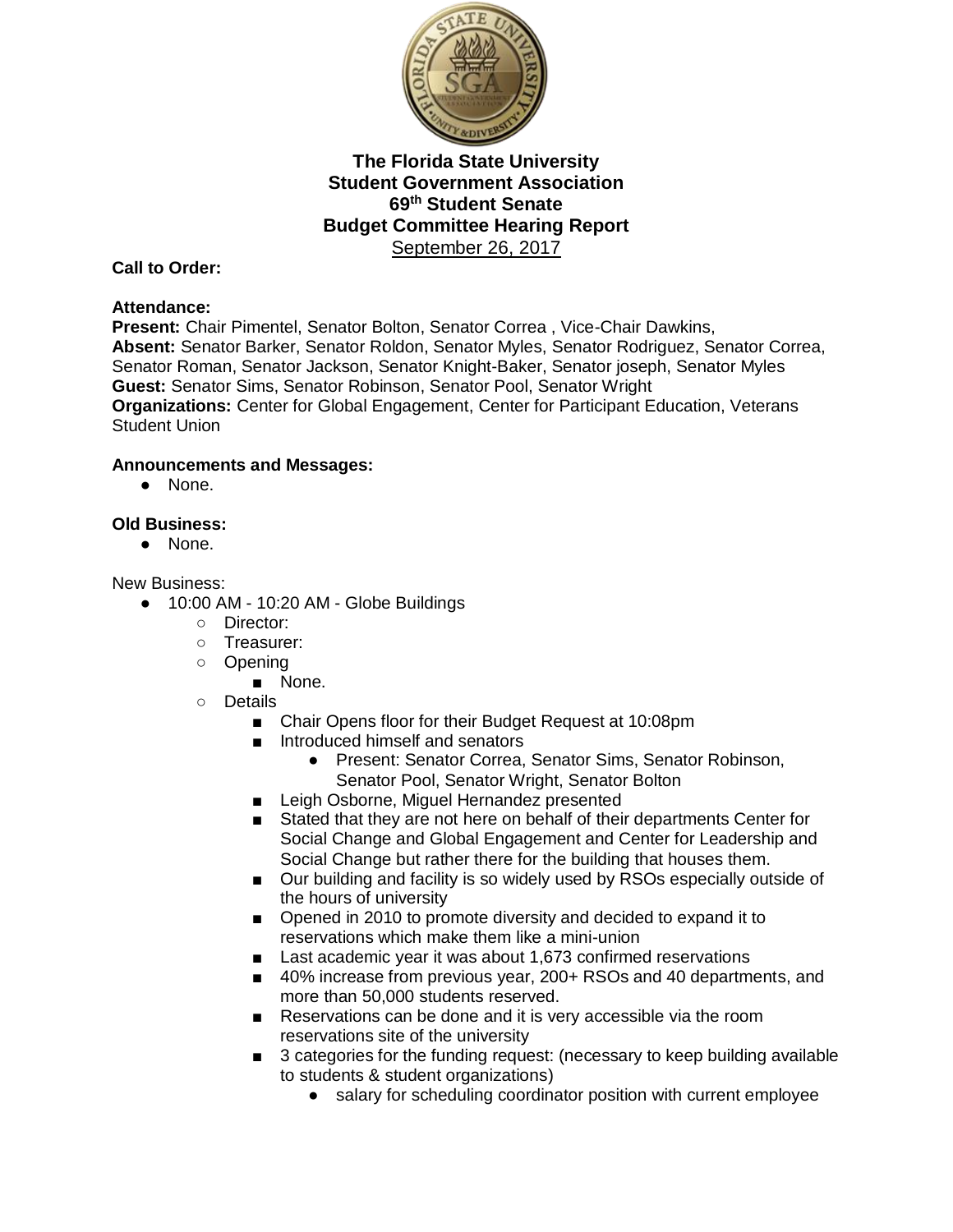

September 26, 2017

- OPS wages for event staff
- $\bullet$  Expense background checks
- Salary Request:
	- Essential to oversee management of use of building for RSOs and campus groups.
	- Without this position we could not offer space and reservations for the University
	- We are thankful for the support given by Student Government since 2013
	- $\bullet$  REQUESTED \$59,000 (39,730 base + benefits)
		- Same amount requested and approved for 2017-2018

OPS Wages Request

| Event staff (nights &  |                                   |            |
|------------------------|-----------------------------------|------------|
| weekends) \$8.10/hr    |                                   |            |
| Fall 2017 Semester:    | \$8.10 x 55 hrs x 15              | \$6,682.50 |
|                        | weeks $=$                         |            |
| Spring 2018 Semester:  | $$8.10 \times 55$ hrs $\times 15$ | \$6,682.50 |
|                        | weeks $=$                         |            |
| Total OPS Funds Needed |                                   | \$13,365   |

- Asking more than last year because last year they had to close on Saturdays due to lack of funding
- Expense
	- Background Checks for Employees
		- \$480 for up to 8 employees
- Support of Building Provided by Centers
	- CGE and CLSC will continue to provide:
		- Daily, monthly, annual costs of technical and program
- Important of Request
	- Speaker says that she cannot express the impact that this request has made for the building. It is a very unique space for students and staff to come together and it is pertinent that this budget is considered. Any cuts that are done will impact the students and will cause the building hours to be cut.
	- As the union enters construction phases, the more hours that the Building can provide to better serve the student body especially as buildings begin to come down for construction.
- Questions
	- Budget Chair: "Can you please elaborate on what impact you had form the budget cuts from last year's funding"
		- Response:
			- We are always grateful for any funding that we received. As leaders we strive to make the most reservations with the funding that we have.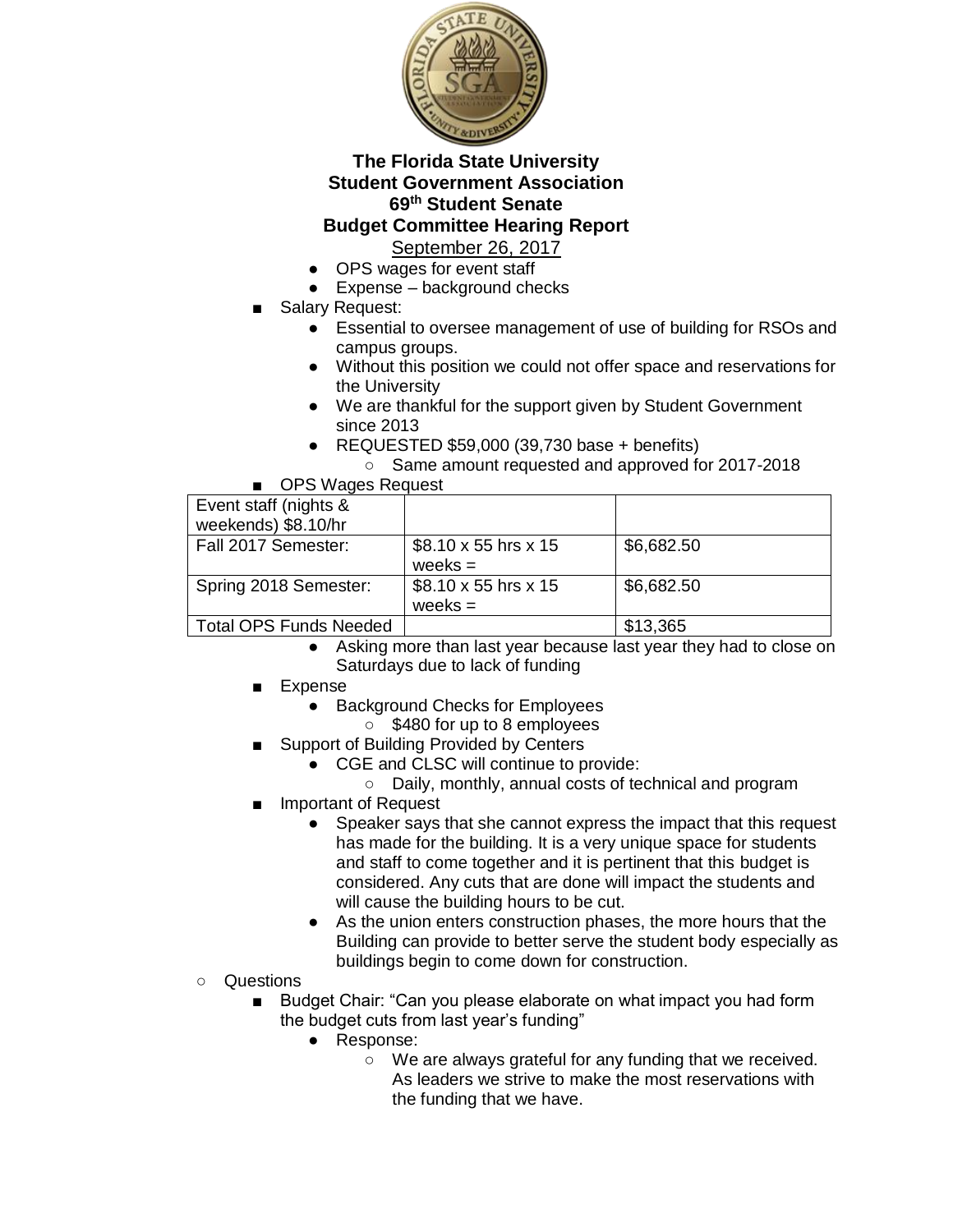

September 26, 2017

- Work study positions were also trained for evening/ weekend staff.
- Work study students are a great way to manage the cuts however there were some administrative challenges to have those students staffed for the entire year.
- We also didn't always have two students at the front desk. Going through the issues that we experienced last year, we are aware that it is best to have two students to help manage that transition especially when you have events going on back to back.
- Ideally looking ahead, we are really interested in having that full funding.
- Senator Wright: "Should you be given this funding what would be the Hours of the building?"
	- M-F 5-10PM
	- Sunday 3-8PM
	- If it can be stretched a little more to include Saturdays we can look at it but when we looked at the statistics of reservations. Most students utilized it on Sundays especially because of football games on Saturdays.
	- We can even possibly look at changing hours from 12-5 pm on Sundays as well and I'm sure they will be completely booked as well.
- Senator Bolton: "If you had the OPS wages approved would you be able to open on Saturday?"
	- Possibly, the way it is set up right now it is not however we can look into it on a case by case reservation.
- Closing
	- None.
- 11:20 AM 11:40 AM Center for Participant Education
	- Director: Christian Orion Vogt (acting)
	- Treasurer: Ben Gordon
	- Opening
		- CPE is a student bureau founded nearly 50 years ago
		- Last surviving free university in the US
		- Left a substantial mark on FSU History
		- Our past leaders are engraved on front of the HCB
	- Details
		- Current Leadership Transition
			- CPE is currently undergoing a leadership transition
			- The former director and asst. Director have since left the bureau are no longer in contact with us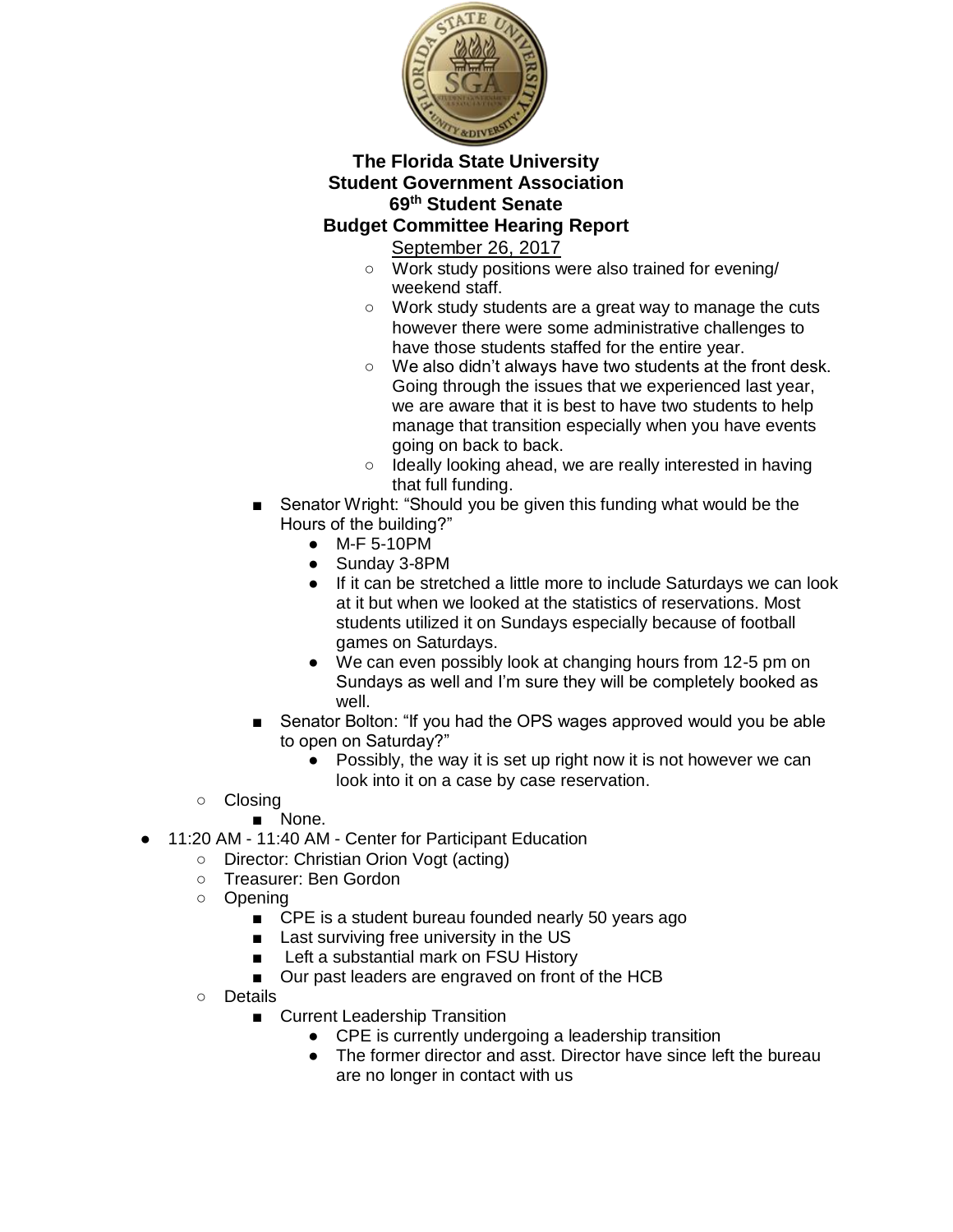

September 26, 2017

- Christian Vogt, the former assistant director, is now acting director, and we plan to hold new elections on September 27th.
- **Our Renewed Vision** 
	- Run CPE efficiently
	- Reach out to other student and community organizations
	- Host new classes
	- Bring in speakers
	- Give the limelight to smaller groups
- **Expenses** 
	- Speaker's Fee \$1,800
	- Salary \$1,200 *(should be OPS Wages)*
	- Catalog \$750
	- Food \$150
	- **Total is \$3,900**
- Most of his (The Director's) work is volunteer labor
- They often do food and refreshments.
- Questions
	- Senator Correa asked what is their most prominent event?
		- Their classes are their biggest event and they try and to make more classes depend on the amount of people who show up.
	- Senator Correa asked if during the 2016-2017 on average how many classes did they have?
		- They had about 60 to 70 people show up and sometimes they even have as low at 5 to 10 people show up, it all depends.
- Closing
	- None.
- 11:40 AM 12:00 PM Veterans Student Union
	- Director: Chris Schoborg
	- Treasurer: Amanda McKibben
	- Opening
		- ■
	- Details
		- OPS Wages \$2254
			- Director \$2254
		- Contractual \$5000
			- Student Veteran Film Festival \$500
		- Expense \$6770
			- Veterans Week Events \$400
			- Print Materials \$200
			- 9/11 Ceremony \$870
			- Travel (National Conference) \$5300
		- Food \$500
			- Food for Veteran Week Events \$300